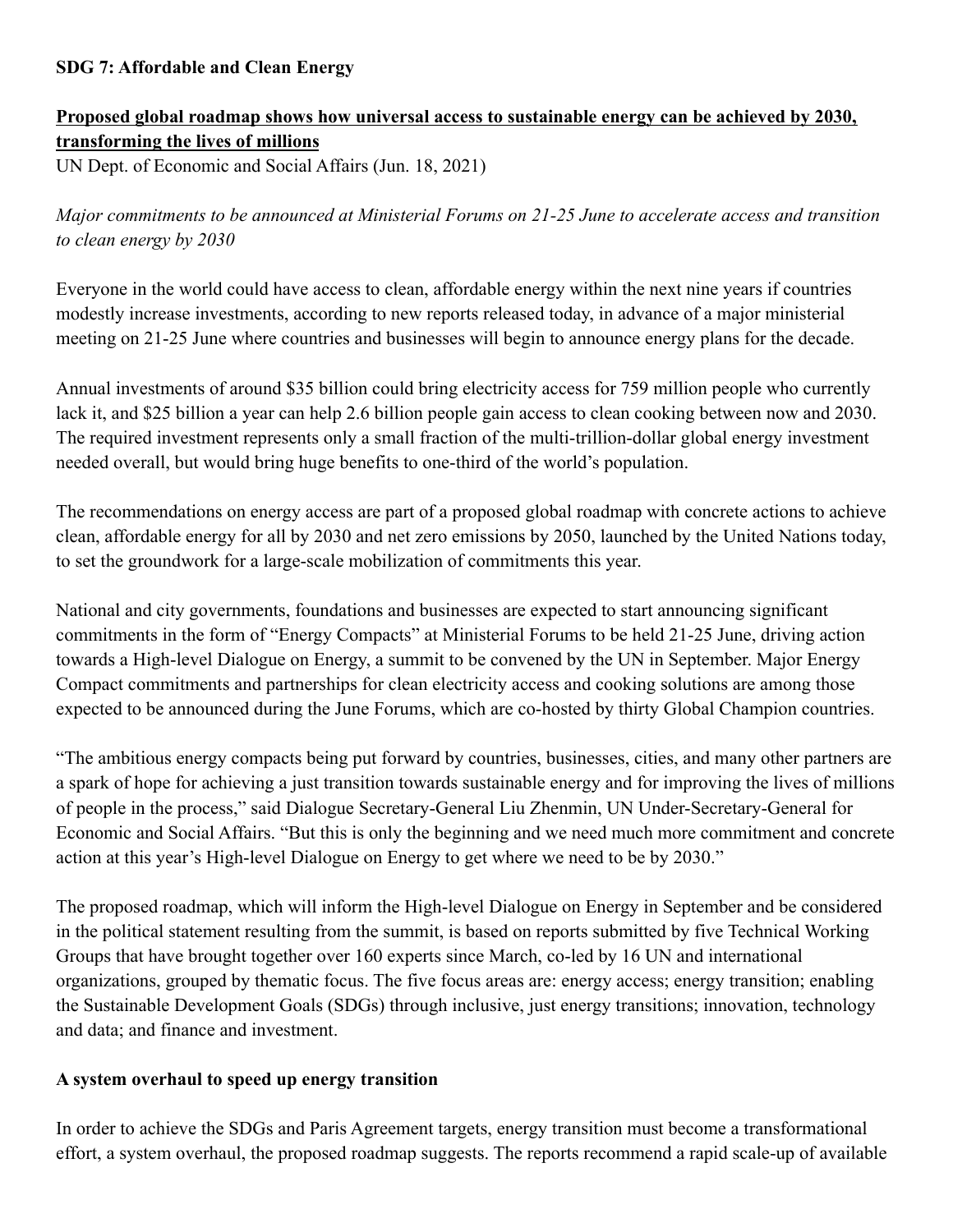solutions to reach 8000 GW of renewables by 2030 from 2800 GW currently, and to increase the average annual rate of energy efficiency improvement from the current 0.8 to 3 per cent. By 2025, 100 countries should establish targets for 100% renewable-based power, and there should be no new coal plants in the pipeline globally. The share of fossil fuels in the global mix would fall from the current 60 per cent to 30 per cent by 2030.

The proposed roadmap also calls for countries to phase out coal by 2030 in wealthier countries that are members of the Organisation for Economic Co-operation and Development (OECD), and by 2040 in non-OECD countries, recognizing that many developing countries will need support for this process. By 2050, 92 per cent of power would come from renewable technologies.

"The energy revolution is underway, but 759 million people still live without electricity and the opportunities it provides," said Achim Steiner, Administrator of the UN Development Programme and Co-Chair of the High-level Dialogue. "It is one of the most blatant examples of inequality in our world today. Affordable clean energy access for all is the foundation for achieving a global energy transition that is fast and fair."

## **A just and inclusive transition to achieve the SDGs**

"At the upcoming Ministerial Forums, we will see bold commitments put forward as Energy Compacts as well as large financial commitments from partner institutions, and we need more of them, to ensure we leave no one behind and that we transition in a just and inclusive manner to net zero by 2050," said his Co-Chair, Damilola Ogunbiyi, Special Representative of the UN Secretary-General on Sustainable Energy for All. "This is an opportunity of our lifetime to provide universal energy access by leveraging new partnerships and technologies, and funding innovations that can create a cleaner, brighter and more equitable economic future."

The reports indicate that a just and inclusive energy transition can create 30 million new jobs in sustainable energy by 2030 and 42 million by 2050. They call for ensuring gender equality in all aspects of energy transition, including more women taking on roles as engineers, policymakers and entrepreneurs. The reports argue that every country and region should integrate achievement of the Sustainable Development Goals as a guiding framework for energy transition strategies. Policymakers must explicitly prioritize the needs of vulnerable groups in order to enable an inclusive and just energy transformation and achievement of all the SDGs.

## **Scaling up energy innovation and new technologies**

On the role of innovation and technology, the proposed roadmap calls for scaling up research and development (R&D) and investment to align with the 2030 and 2050 goals, recognizing that private energy R&D funding has increased 40 per cent since 2010. Global investment in renewable energy capacity reached around \$300 billion in 2019, with only 5 per cent invested in Africa, home to 82 per cent of those living without energy access.

The reports also acknowledge that many technologies for achieving the 2030 and 2050 goals exist but require innovations that accelerate and scale-up their deployment. In addition, the reports call for increased financing and investment to address lack of finance for local energy innovations in developing countries. Data systems need to be enhanced to better inform energy policies and direct investment decisions.